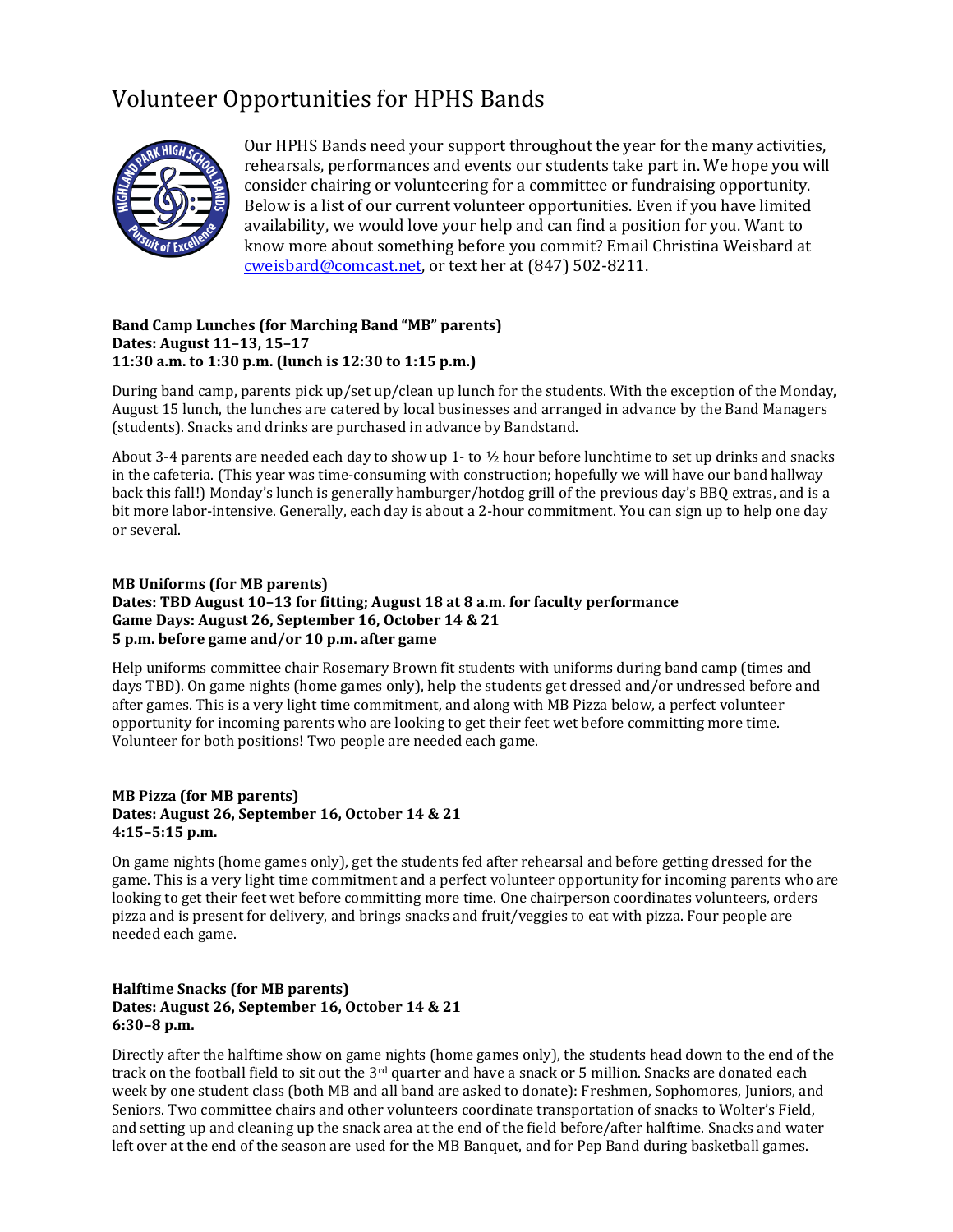There are two set chairpersons for this committee this year, but they would love to train people for next year to take over their positions next year. About 4 people are needed each game.

#### **First Football Game Concessions (MB, open to ALL BANDS) Date: August 26 Shift 1: 4:30–6:30 p.m., Shift 2: 6–8 p.m., Shift 3: 7:30–9:30 p.m.**

At each football game, the concession stand is run by a different organization at HPHS, with some of the proceeds from the night going to that organization. The Marching Giants and Band program staff the concession stand for the first football game of the season. While this is generally staffed by parents of the Marching Giants, marching band parents appreciate when other parents or relatives can step in an take the second shift so that they can watch their students during halftime. When volunteering, make sure to specify which shift you will be available. This is a one-time commitment.

#### **Hospitality (ALL BANDS) Dates: Ongoing, August–May About 10 hours total**

The hospitality committee handles volunteer and scheduling commitments for all other (non-MB) gatherings throughout the year. Hospitality may bake for band concerts (or coordinate donations from the entire band family if Band is hosting the All-City or Showcase concerts), get catering and serve guests at a hosted concert for another group—such as the US Navy Jazz concert last year—or get and serve donuts and cider at our annual Halloween concert, or help with BBQs and banquets. If hospitality is required, the Bandstand may call on this committee to help. There is currently no committee chair for this group, but a pool of 5-8 volunteers.

#### **Band Ads (ALL BANDS) Dates: Ongoing, August–October About 40 hours each for 2 committee chairs**

Two new people are needed to take over management of this committee. All the bandstand parents are asked to sell ads; as the Ad chair, you follow up on collecting art, getting the checks to our treasurers and tracking payment, and proofing—making sure the ads all appear in the programs, and at the correct sizes. If you have worked on a PTO "buzz book", this is NOT like that role—you are not creating the ad pages. Ad artwork gets emailed to Mr. Chodoroff's wife, who lays out the ad pages and creates the band programs. This position requires a fair amount of bookkeeping from late August when school starts up through the second concert or so (Halloween), and then it falls off entirely.

#### **Band Car Washes (ALL BANDS) Dates: September 10, May 6 (tentative) 10 a.m. to 4 p.m.**

All band parents and students are asked to volunteer for a shift during the car wash. Students wash the cars and parents dry. Breakfast and lunch are provided for whomever is on those shifts. The two committee chairs and Mr. Chodoroff can use extra hands before and after the car wash to transport goods to and from school, pick up bagels and pizza, and set up and take down signs. Time commitment: about an hour for each date; can be added on to a shift.

## **Jazz Nite (JAZZ BANDS, but open to all) Date: April 28 (plus planning meetings) 4:30 to 10:30 p.m.**

Jazz Nite is the fundraiser which requires the most planning. Two committee chairs organize most of details such as lighting, catering, ticketing, and promotion, but rely on parent volunteers the night of the event to help set up, and for a small committee to help plan. Your time commitment is based on the help you are able to provide. Generally, this committee becomes active around the beginning of February through the event with weekend meetings and various assignments.